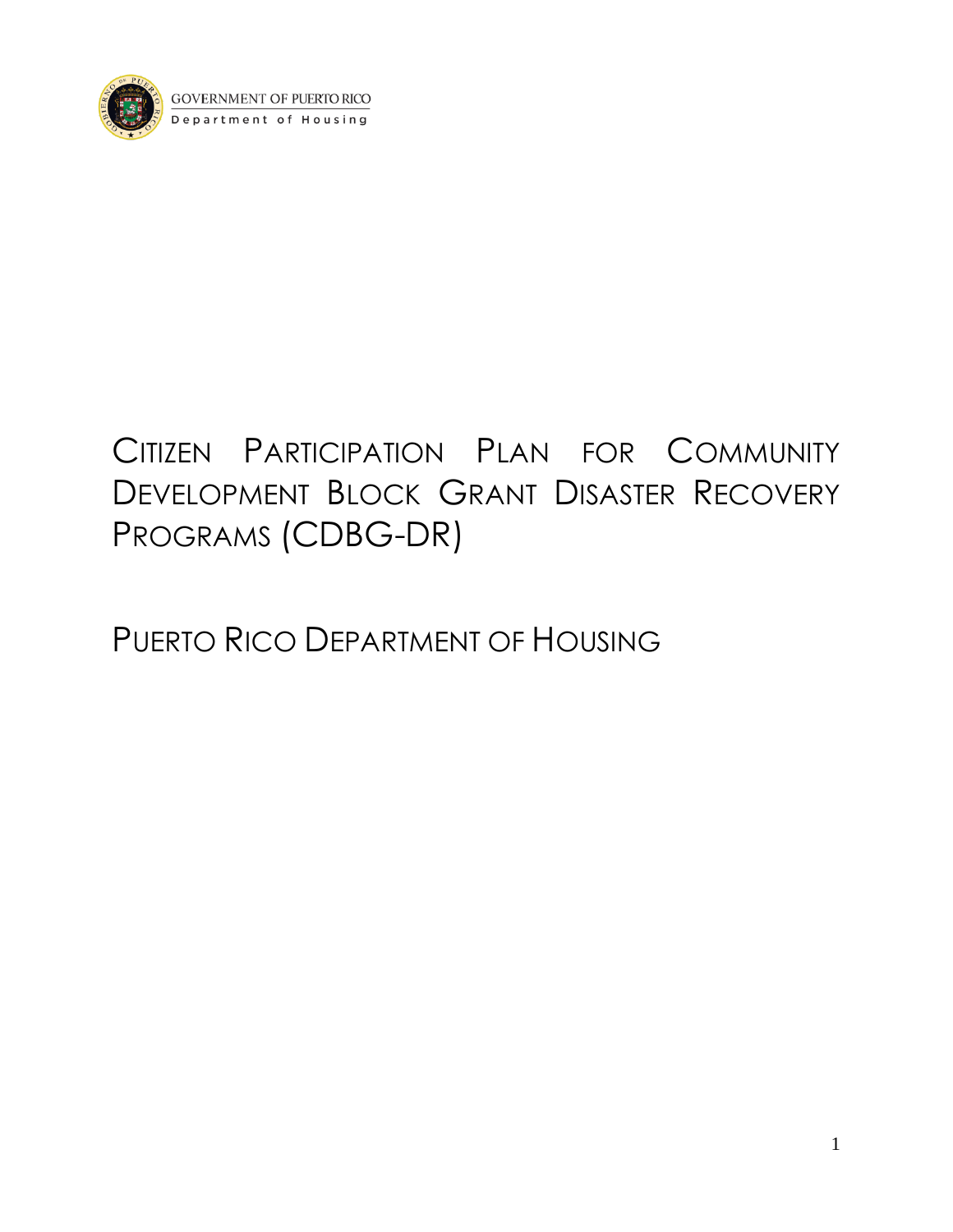

## Contents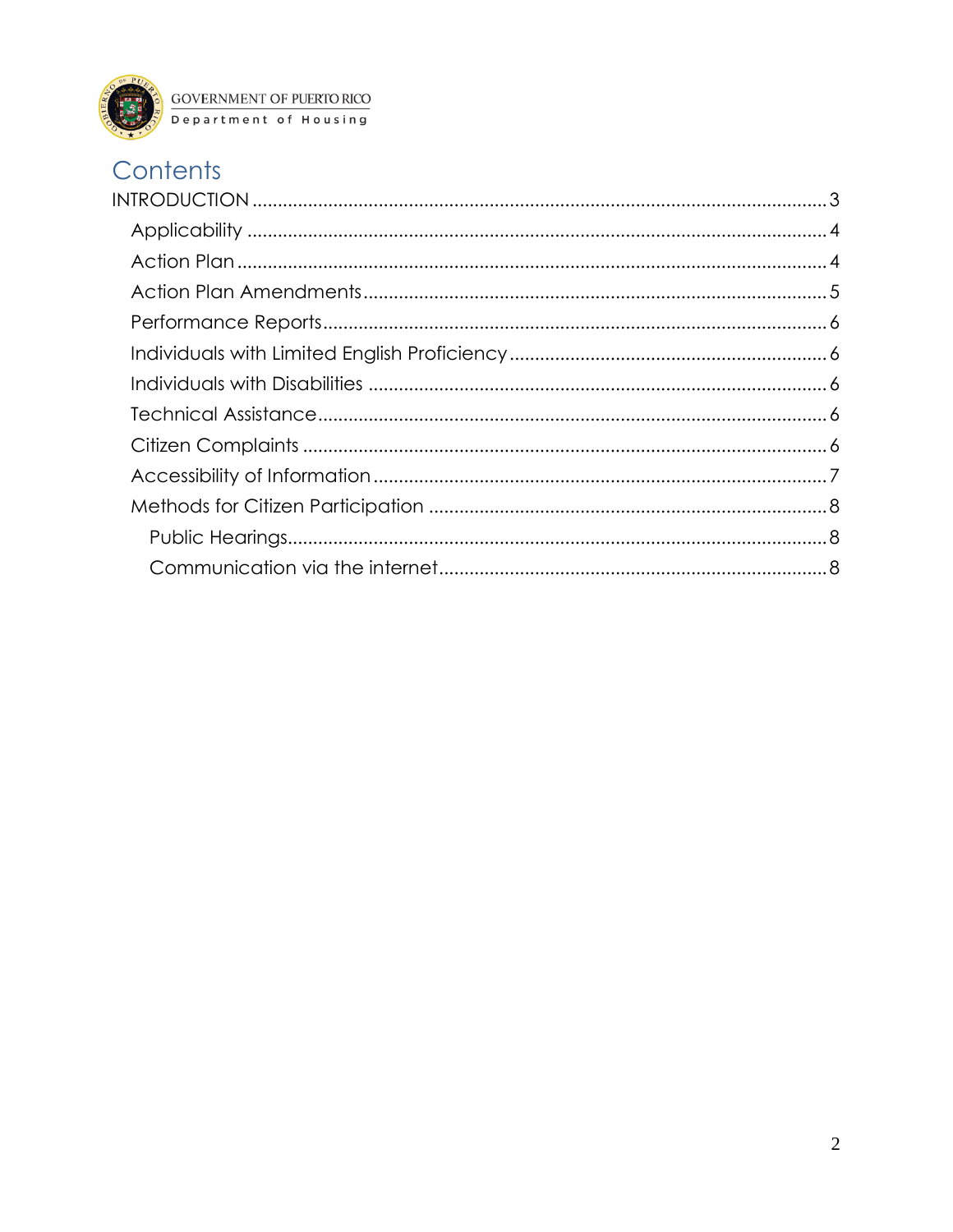

### <span id="page-2-0"></span>INTRODUCTION

The Puerto Rico Department of Housing (PRDOH) has developed a Citizen Participation Plan in compliance with 24 CFR 91.115 and 83 FR 5844 and applicable U.S. Department of Housing and Urban Development (HUD) requirements to set forth the policies and procedures applicable to citizen participation. The requirements outlined in the U.S. Department of Housing and Urban Development Federal Register Notice, Vol. 83, No. 28 / Friday, February 9, 2018 (83 FR 5844) supersede/waive and replace certain requirements with respect to citizen participation. The Citizen Participation Plan outlined here is separate and distinct from Citizen Participation Plans utilized for the Consolidated Planning process or non-disaster recovery functions carried out by other agencies in Puerto Rico and is allowed by HUD to differ as outlined in the Federal Register.

According to the Federal Register Notice:

"To permit a more streamlined process, and ensure disaster recovery grants are awarded in a timely manner, provisions of 42 U.S.C.5304(a)(2) and (3), 42 U.S.C. 12707, 24 CFR 570.486, 24 CFR 1003.604, and 24 CFR 91.115(b) and (c), with respect to citizen participation requirements, are waived and replaced by the requirements below. The streamlined requirements do not mandate public hearings but do require the grantee to provide a reasonable opportunity (at least 14 days) for citizen comment and ongoing citizen access to information about the use of grant funds."

This plan is intended to maximize the opportunity for citizen involvement in the planning and development of the Puerto Rico Community Development Block Grant Disaster Recovery (CDBG‐DR) program, including but not limited to:

- The amount of assistance expected to be received by impacted communities;
- The range of eligible activities to be undertaken;
- Performance reports;
- Other Action Plan and program activities.

The goal of the Citizen Participation Plan is to provide all of Puerto Rico's residents with an opportunity to participate in the planning and assessment of the PRDOH's CDBG‐DR recovery programs. In order to facilitate citizen involvement, PRDOH has coordinated actions to encourage participation and allow equal access to information about the program.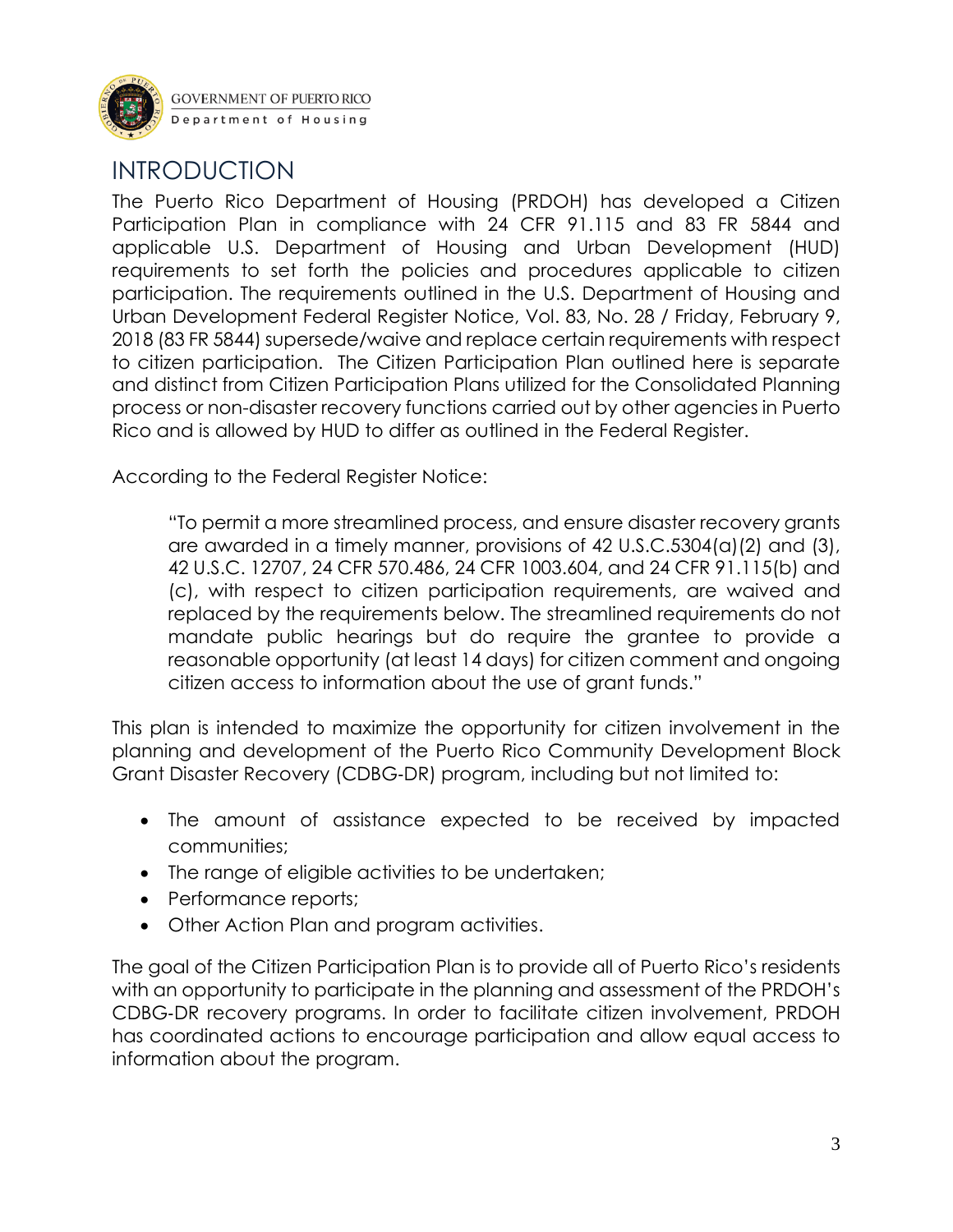

Due to the need for substantial efforts to deploy information, the PRDOH will involve Municipalities, Government Agencies, Non-Profit and Non-Government Organizations as partners to distribute information to citizens, especially those of low and moderate income, those living in slum and blighted areas and in areas identified for recovery through CDBG‐DR, and other disadvantaged populations. This includes sending direct communication to these organizations via email, letter, or in person through stakeholder sessions for further transmittal to their constituents. Direct collaboration with Municipalities, Government Agencies, Non-Profit and Non-Government Organizations as partners is intended to increase residents' access to information and is supplemental to communication between PRDOH and residents. In addition to citizen involvement, PRDOH encourages the participation of regional and island‐wide institutions.

#### <span id="page-3-0"></span>Applicability

Per 24 CFR 91.115, the citizen participation plan must encourage citizen participation in the development of a plan, any substantial amendments to the plan and performance reports. This plan contains rules and procedures to be followed for citizen participation in activities financed with funding from a CDBG-DR grant, administered by PRDOH, including activities carried out by a local government in accordance with 24 CFR 91.115(e). The plan is meant to provide opportunity for participation of all citizens, including those with disabilities or limited English proficiency. It conforms to the requirements of 83 FR 5844, and any additional special provision established by regulation regarding citizen participation in relation to CDBG-DR grants will supersede what is outlined in this document.

#### <span id="page-3-1"></span>Action Plan

Although 83 FR 5844 waived the requirement that public hearings must be held by grantees in order to disseminate information and collect citizen comments, PRDOH opted to host public hearings regarding development of the Action Plan developed in accordance with 83 FR 5844. In addition, PRDOH may choose to host public hearings related to additional Action Plans or substantial Action Plan amendments. If PRDOH elects to hold such hearings, they will be advertised as outlined on page 7 regarding public hearings. Public hearings will be conducted for Action Plans or substantial amendments for allocations over \$1Billion.

Action Plan and substantial Action Plan amendments will be posted to [www.cdbg-dr.pr.gov](http://www.cdbg-dr.pr.gov/) to allow an opportunity for public comment for no less than fourteen (14) days and the posting will be communicated via e-mail or letter to municipios, elected officials and others as outlined on page 7.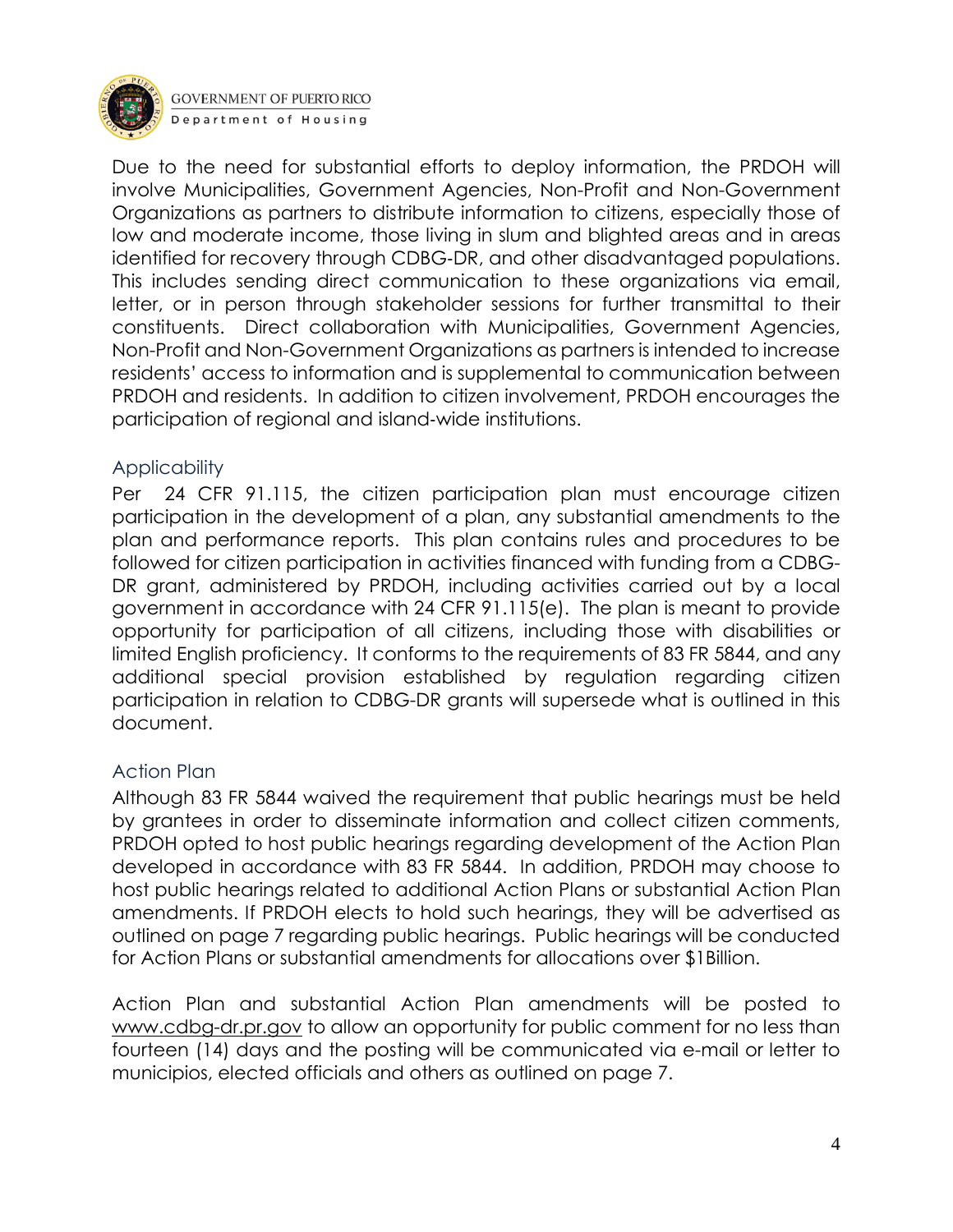

Action Plans or substantial amendments for allocations over \$1Billion will be posted for public comment for no less than thirty (30) days.

PRDOH will consider comments on the Action Plan or substantial amendments received in writing, via email, or expressed in‐person or at official public hearing events. Additionally, in an effort to permit public examination and accountability, PRDOH will make formal comments regarding Action Plans or substantial amendments publicly available at [www.cdbg-dr.pr.gov.](http://www.cdbg-dr.pr.gov/) PRDOH responses to comments regarding Action Plans or substantial amendments will also be posted to the website.

#### <span id="page-4-0"></span>Action Plan Amendments

Any amendments to the Action Plan will be made in conformity with HUD requirements. Non-substantial amendments addressing minor administrative changes will be presented to HUD at least five (5) business days prior to being incorporated into the comprehensive Action Plan. Substantial amendments will be publicly posted at www.cdbg-dr.pr.gov for no less than fourteen (14) days to allow public input before finalizing and incorporating into the comprehensive Action Plan. Action Plan substantial amendments for allocations over \$1Billion will be posted for public comment for no less than thirty (30) days.

Citizen participation for substantial amendments to the Action Plan will follow this plan. Amendments to the Action Plan will be sequentially numbered and posted to the website.

A substantial amendment is defined as an amendment that contemplates one or more of the following:

- Change in a program benefit or eligibility criteria
- Addition or deletion of an activity
- Allocation or reallocation of more than 10% of grant funds

Citizens who cannot access the Action Plan or proposed substantial amendments through the website may request assistance from PRDOH:

- Via telephone: (787) 274-2527
- Via email at infoCDBG@vivienda.pr.gov
- Online at<http://www.cdbg-dr.pr.gov/contact/>
- In writing at:

Puerto Rico CDBG-DR Program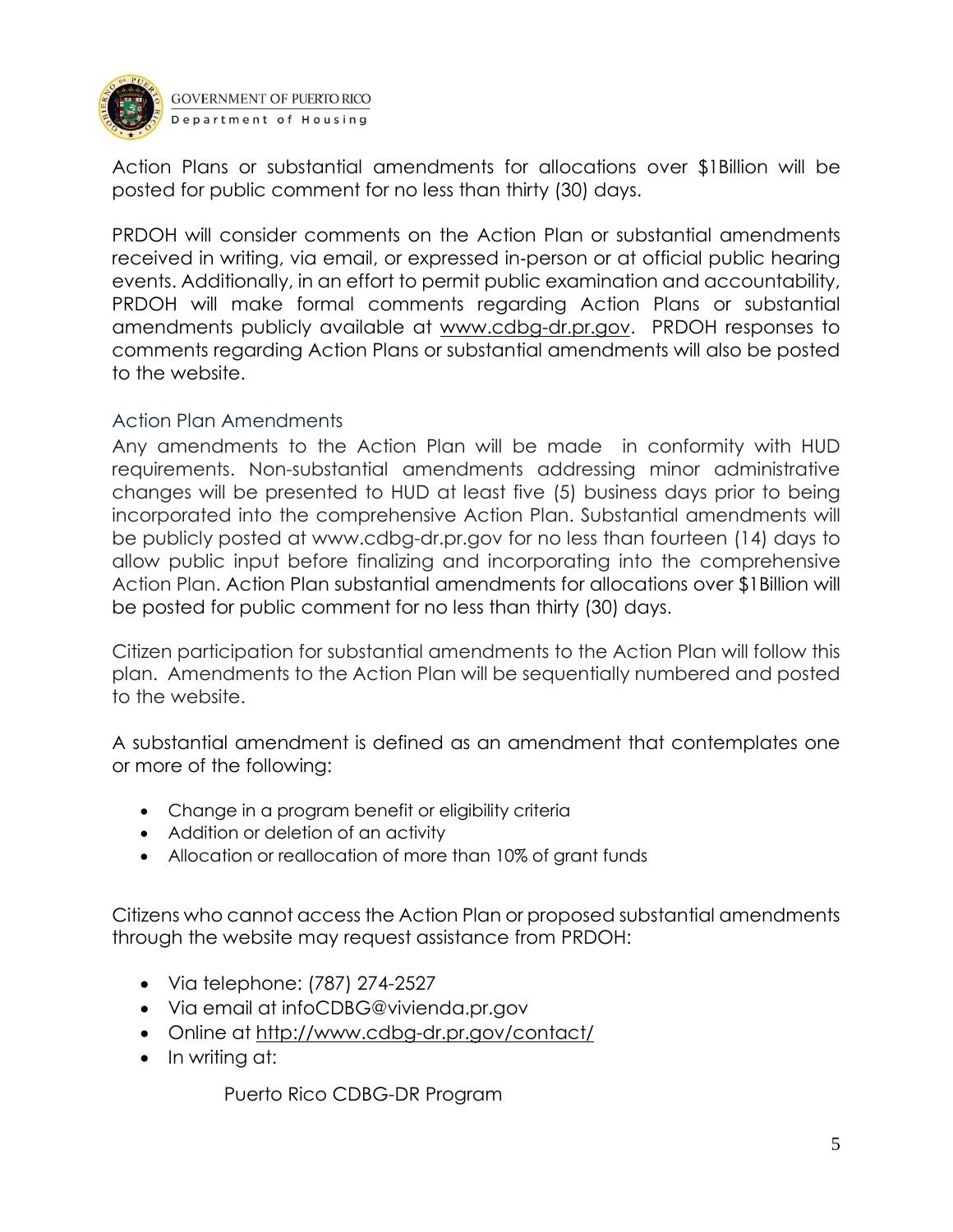

P.O. Box 21365 San Juan, PR 00928-1365

#### <span id="page-5-0"></span>Performance Reports

Program performance reports, such as Quarterly Performance Reports (QPR), will be posted to [www.cdbg-dr.pr.gov](http://www.cdbg-dr.pr.gov/) prior to submission to HUD. Citizens will be provided 15 days to comment on performance reports, as required by 2 CFR 91.115.

#### <span id="page-5-1"></span>Individuals with Limited English Proficiency

Program materials, including plans and program guidelines, will be available in Spanish and English at [www.cdbg-dr.pr.gov.](http://www.cdbg-dr.pr.gov/) For access to program materials in languages other than English or Spanish, citizens may call 787-274-2527 or send a request via email to [infoCDBG@vivienda.pr.gov.](mailto:infoCDBG@vivienda.pr.gov) Materials will also be disseminated among program partners, including Municipalities, Government Agencies, Non-Profit and Non-Government Organizations to ensure that these materials are accessible locally.

#### <span id="page-5-2"></span>Individuals with Disabilities

PRDOH will ensure that program materials and meetings provide for ready access and meaningful participation by persons with disabilities through the use of assistive technology or auxiliary aids as necessary. The Action Plan and other materials on the PRDOH website are provided in accessible formats, including those readable by screen readers to provide accessibility to the visually impaired. For additional assistance, call (787) 274-2527 or send a request to [infoCDBG@vivienda.pr.gov.](mailto:infoCDBG@vivienda.pr.gov) Protocols for specialized assistance are:

- REQUEST PROTOCOL FOR SIGN LANGUAGE INTERPRETER SERVICES
- PROTOCOL FOR THE REQUEST OF ASSISTIVE TECHNOLOGY DEVICES FOR PERSONS WITH HEARING OR VISUAL DISABILITIES

#### <span id="page-5-3"></span>Technical Assistance

PRDOH will provide technical assistance in order to facilitate public participation, upon request. Technical assistance provided will be determined based on the needs of the community or individual requesting assistance.

#### <span id="page-5-4"></span>Citizen Complaints

Citizens who wish to voice a complaint related to PRDOH's published Action Plan, any substantial amendments to the Action Plan, performance reports, or other issues related to CDBG-DR funded activities may do so through any of the following methods: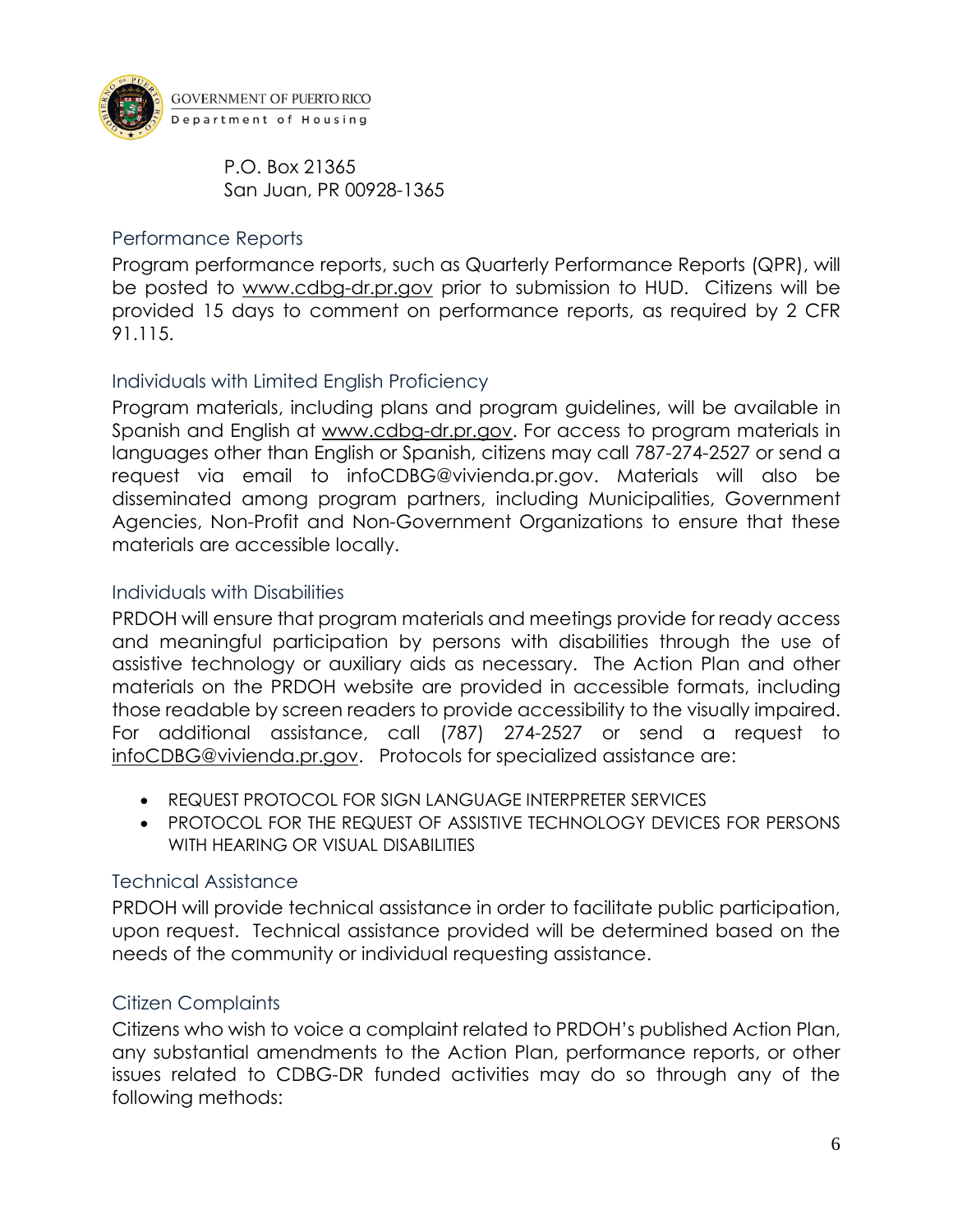

- Via email at: [infoCDBG@vivienda.pr.gov](mailto:infoCDBG@vivienda.pr.gov)
- Online at: <http://www.cdbg-dr.pr.gov/contact/>
- In writing at:

Puerto Rico CDBG-DR Program P.O. Box 21365 San Juan, PR 00928-1365

PRDOH will provide a timely, written response to all written citizen complaints. The response to a complaint will be provided within 15 business days of receipt of the complaint. Complaints regarding fraud, waste, or abuse of government funds should be forwarded to the HUD OIG Fraud Hotline (phone: 1–800–347–3735 or email: hotline@hudoig.gov).

#### <span id="page-6-0"></span>Accessibility of Information

Information related to PRDOH's CDBG-DR grant, including action plans, action plan amendments, program policies and procedures, performance reports, citizen participation requirements, program information, and details of contracts and ongoing procurement policies, will be publicly available at [www.cdbg](http://www.cdbg-dr.pr.gov/)[dr.pr.gov.](http://www.cdbg-dr.pr.gov/) Program information posted to the website will be accessible and available in both Spanish and English, and will be made available in accessible formats, including those readable by screen readers. PRDOH will make information available in alternate formats as needed and upon request to ensure effective communication to persons with disabilities.

The following methods will be used to notify the public of information regarding the CDBG-DR program, including notification of any proposed substantial amendments:

- Notices in print media, such as the newspaper
- Social media announcements
- Radio or television announcements
- Letters or emails to Municipalities, Government Agencies, Non-Profit and Non-Government Organizations
- Notices posted to internet sites, including PRDOH's website
- Other forms of communication accepted by HUD

PRDOH will continue to coordinate outreach meetings with municipios, government agencies, non-profit and community organizations, faith-based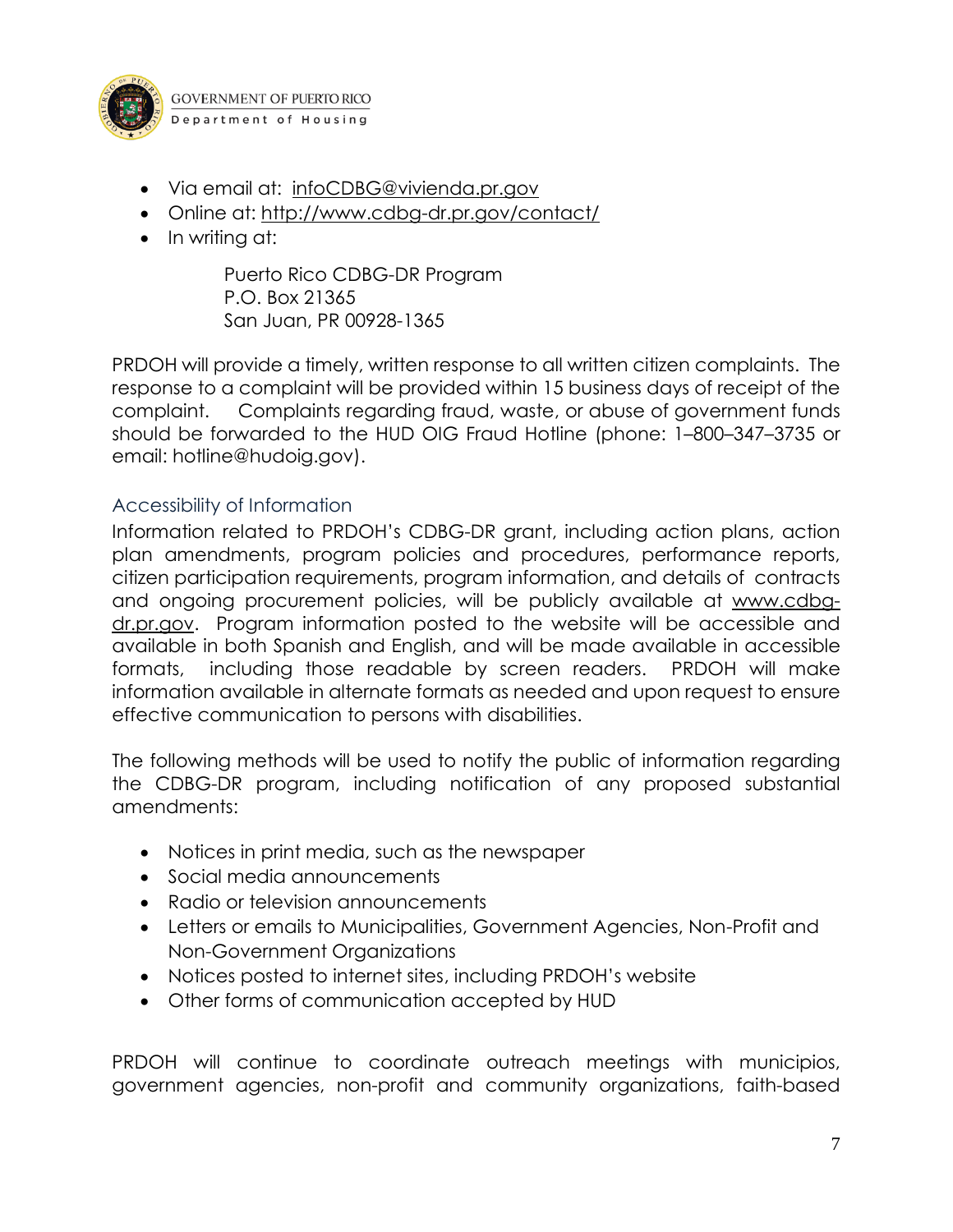

organizations and other interested stakeholders to disseminate information related to the PRDOH Action Plan or substantial Action Plan amendments.

#### <span id="page-7-0"></span>Methods for Citizen Participation

The following paragraphs describe methods which will be used for citizen participation in relation to the CDBG-DR programs. The methods described in this plan are not intended to be exclusive of other methods of citizen participation allowed by HUD.

#### <span id="page-7-1"></span>Public Hearings

Although not required by 83 FR 5844, PRDOH will host public hearings for citizen participation. Public hearings will be announced at [www.cdbg-dr.pr.gov](http://www.cdbg-dr.pr.gov/) and in the local newspaper 15 days prior to the date of the hearing. The announcement will include the date, time, and location of the hearing. Public hearings will allow citizens, governmental entities, non-profit and community organizations, faithbased organizations, and other interested parties to receive information on CDBG-DR activities and provide input on CDBG-DR recovery programs and activities.

Public Hearings will be held in locations which are accessible to persons with disabilities, and to the extent feasible at times that are outside of standard business hours. Interpretation services for English and Spanish and sign language will be made available at Public Hearings. Other reasonable accommodations to assist individuals with disabilities will be made available at Public Hearings upon request. Requests for additional accommodations may be made using the communications methods outlined in the Individuals with Disabilities section above.

#### <span id="page-7-2"></span>Communication via the internet

Interested individuals are encouraged to comment at any time by sending an email to [infoCDBG@vivienda.pr.gov.](mailto:infoCDBG@vivienda.pr.gov) Additionally, citizens may comment by using the "Contact Us" tool included in PRDOH's disaster recovery website. The "Contact Us" tool can be accessed directly at [http://www.cdbg](http://www.cdbg-dr.pr.gov/contact/)[dr.pr.gov/contact/.](http://www.cdbg-dr.pr.gov/contact/)

Other methods which may be used for citizen participation include, but are not limited to the following:

• Web-based surveys